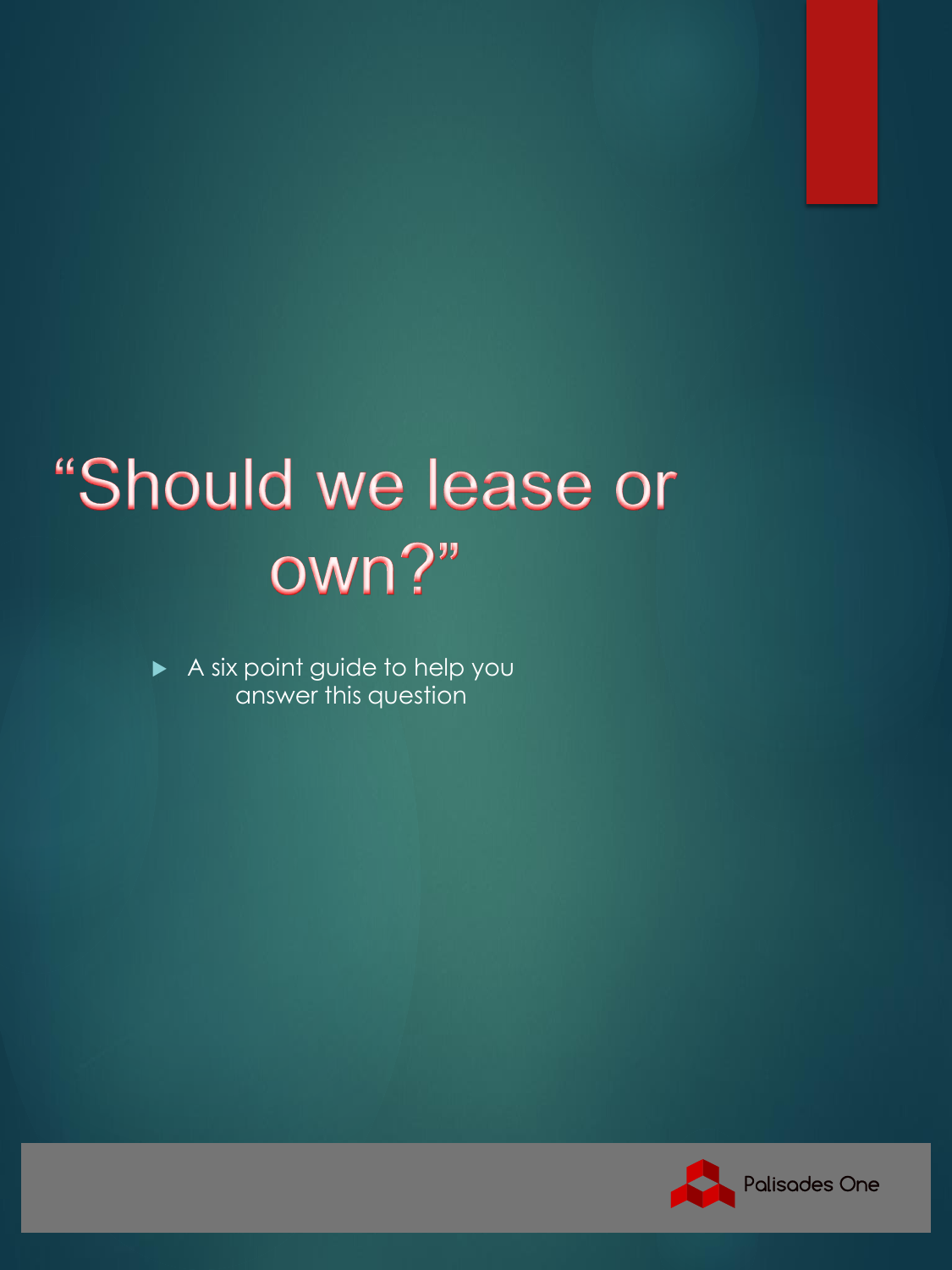Your Fortune 500 corporation just made an acquisition, doubling your headcount in a major city, but you are now spread out among 10+ facilities with redundancies and inefficiencies, not to mention multiple trailing lease obligations. Your bio-tech company is ramping up a new product for RDA approval that may (or may not) require a 200,000 SF manufacturing facility with specialized improvements at over \$600 per square foot. Your company just went public which will cause major headcount growth, and your building and neighboring land are available for sale. Do you buy, lease, renovate, build, bank land, borrow or design a campus?

#### **OWNERSHIP VS. LEASING – QUESTIONING HISTORIC STRATEGIES**

Over the past few years, corporate real estate directors have constantly been challenged to balance the opportunities in today's dynamic capital markets environment with the operational and financial goals of their company.

While certain companies have stayed the course and continued with an ownership or leasing strategy driven by long standing financial policies, others are implemented new strategies for selected properties, such as sale-leaseback transactions to take advantage of aggressive capitalization rates and unprecedented values to raise capital, or shifting to an ownership position based on a perception of the company's cost of capital.

Many of these financial decisions have historically been driven by chief financial officers and treasurers, yet we find corporate real estate directors are often taking a more proactive approach to understanding the various economic, financial accounting and tax consequences in order to recommend structures that best match up with the company's operating and financial strategies.

*Within this article we will focus on the spectrum of decision criteria for evaluating ownership versus lease decisions for both portfolios and individual property transactions, and the potential benefits of alternative leasing structure an sale-leaseback transactions*.

### **RANKING THE CRITICAL CRITERIA**

It is essential for corporate real estate directors to clearly understand the philosophies and objectives of the senior financial team within the organization, in addition to the operational objectives of the company as a whole and its different business units. Guidelines are commonly established for ownership versus leasing decisions, but operations and financial may have differing viewpoints as to the most critical criteria. The following are the primary considerations that should be addressed in a collective manner by the organization to establish its guidelines an seek an efficient process for making decisions.

**Operations** – Factors such as providing flexibility for a growing workforce or potential contraction in the future should be considered for any real estate decision. Although a company policy may favor ownership certain locations warrant consideration for leasing if the particular business unit has volatility in staffing or production, or if there are indications of declining real estate market conditions or potential obsolescence.

Cost of Capital – For any company, determining the appropriate cost of capital in preparing discounted cash flow/net present value comparisons for ownership versus leasing decisions is a critical variable. In general there are two schools of thought:

• Companies with large reserves of cash and short-term investments, plus a high investment grade debt rating may lean towards ownership. The utilization of cash is viewed as merely a reduction of invested funds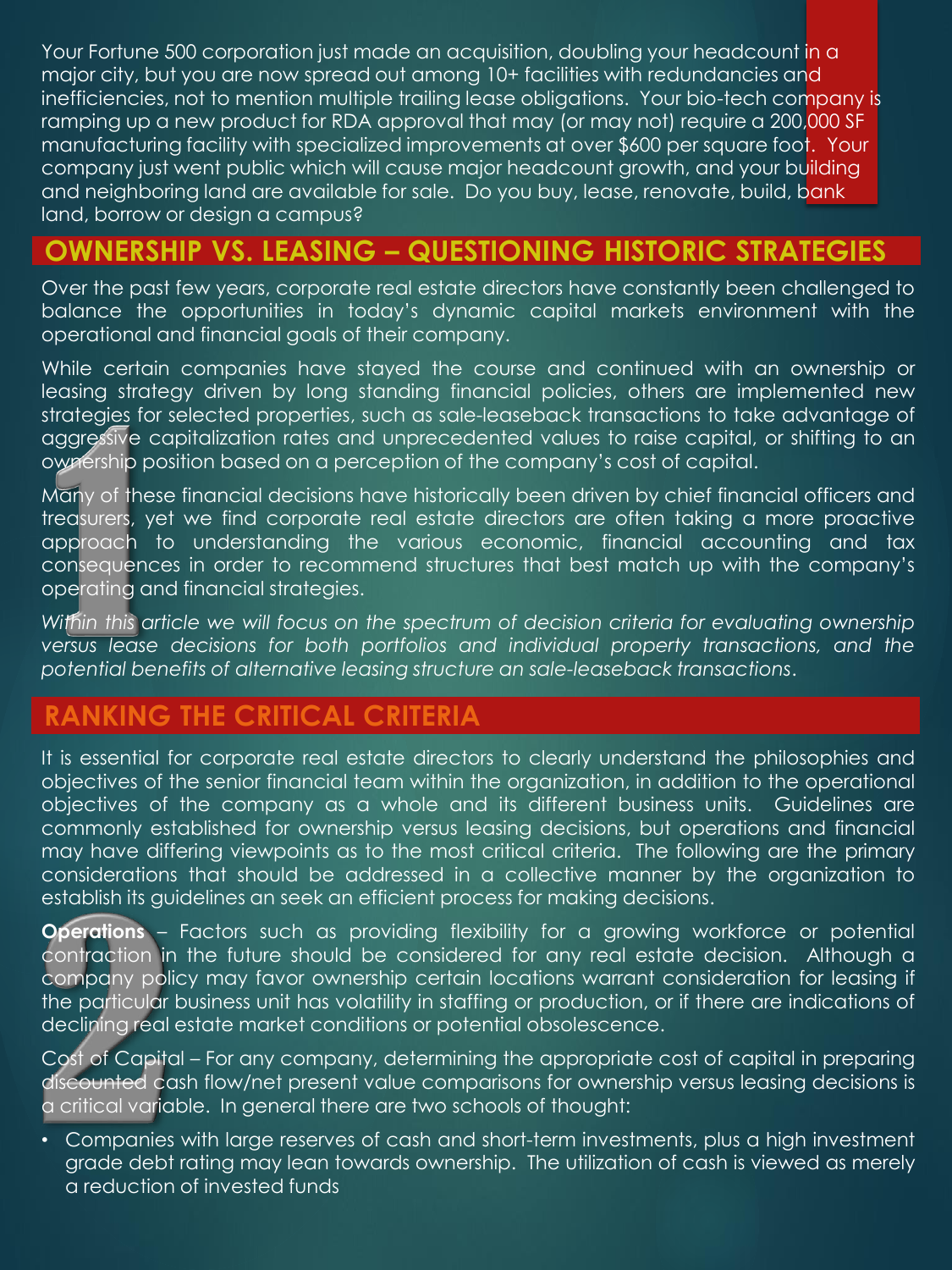- earning nominal returns or the use of a low-cost corporate debt facility, compared to the rent factor on a lease. If a company can borrow at 6.00%, interest only, under an existing credit facility and the initial rent factor on a new building is 8.00% of project cost, the cost of leasing is higher by 2% of project cost. Certain companies with a less favorable financial profile may still favor ownership, if they perceive an opportunity for property appreciation and prefer the control elements of ownership.
- A counter position to this approach is applying weighted average cost of capital (WACC) to such decisions, which typically favors leasing if the cost of capital for ownership exceeds the rent factor. WACC is a calculation that blends the cost of equity (stock) and the cost of debt. The theory is that such decisions are longer term in nature and impact the entire capital structure of the company. In addition, ownership is viewed as an investment and should be measured against internal hurdle rates for core and new business activities. Companies that are growing organically or through acquisitions, and those with lower investment grade, or sub-investment grade debt ratings may lean in this direction. Certain higher rated companies with liquidity may also favor leasing, for reason such s operational flexibility and to avoid residual value risk.

It is not uncommon to encounter situations in which finance executives differ in their perspectives, such as a treasurer who advocates a cost of borrowing approach (versus ownership), while a chief financial officer or chief operating officer believes the WACC is the appropriate metric. In these circumstances it is helpful to review a range of options, so the client can view the sensitivity to varying discount rates and make an informed decision.

#### **ACCOUNTING AND INCOME TAX CONSIDERATIONS**

Financial accounting and income tax considerations must also be closely evaluated. For accounting purposes, ownership requires recognizing depreciation expense versus rent expense for leasing.

Another cost of ownership is the opportunity cost of funds, which may be measured as an alternative return on invested funds or additional interest cost incurred as a result of the use of funds. Applying an opportunity cost adds cost to the ownership scenario, even if it is not recognized for accounting purposes. Also, for companies that consider EBITDA a more critical earnings metric than net income, ownership may be viewed more favorably since depreciation expense is added back to earnings in calculating EBITDA and lease expense is not

Many companies prefer to keep real estate assets and related debt off their balance sheets to improve financial ratios, maintain borrowing capacity for other business activities, or simply for debt covenant compliance purposes.

Income taxes come into play in preparing after-tax discounted cash flow comparisons. Leasing is fairly straightforward as rent is usually deductible in the year paid, while owned property is depreciated over 39 years, except for certain, shorter-life components such as land improvements (15 years) and personal property (5 to 7 years). For companies favoring ownership, cost segregation studies can be strategically employed to substantiate shifting depreciation to short-life assets. For companies favoring lease transactions, tenant improvements should be carefully evaluated, as a significant portion may be considered real property and subject to 39 year depreciation. It is important to note that qualifying leasehold improvements may currently be depreciated over 15 years, rather than 39 years since Congress recently extended this favorable provision for improvements placed in service through 2007.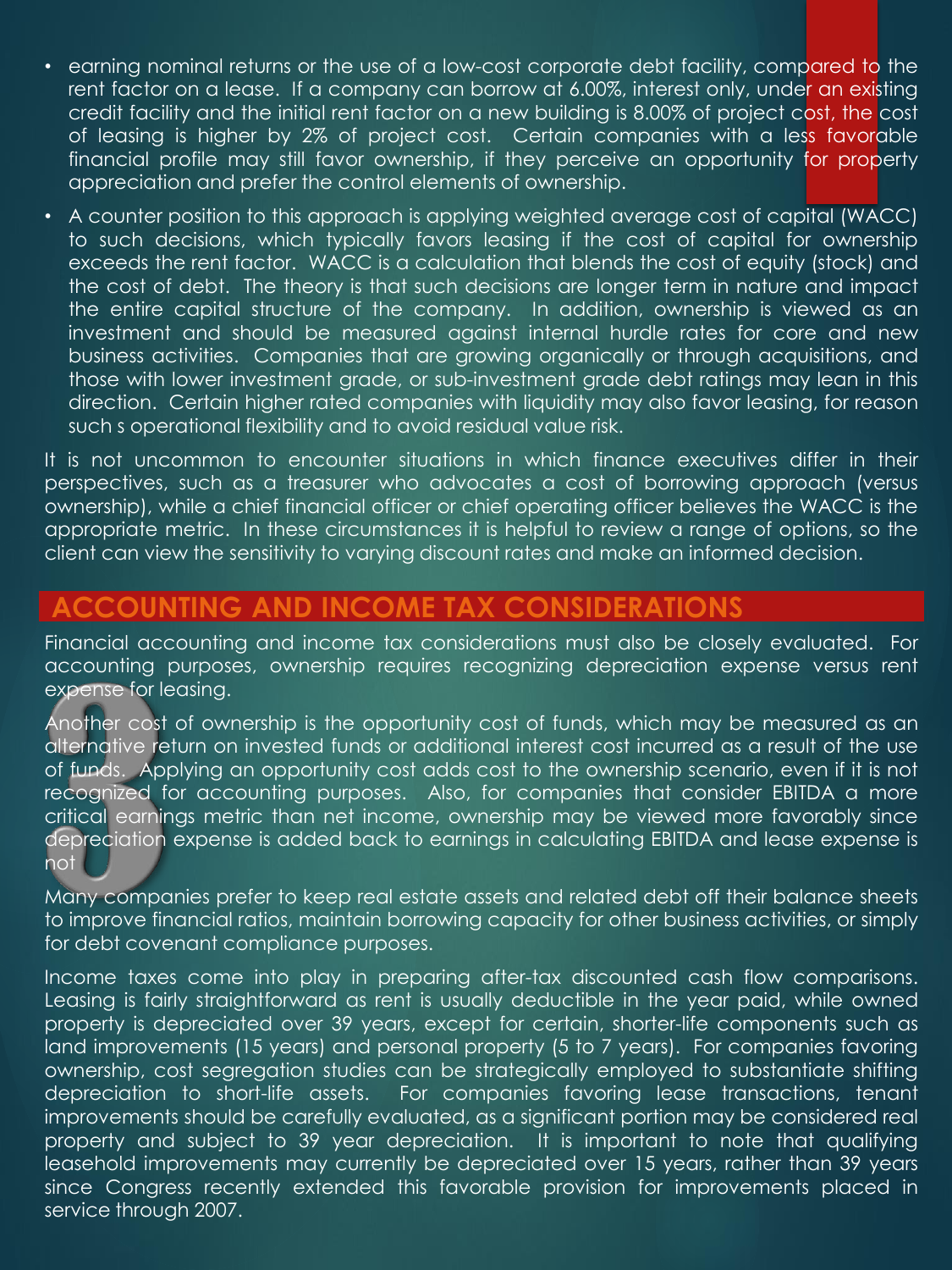#### **PROACTIVE ASSESSMENT FOR MAJOR REQUIREMENTS**

For major real estate requirements, decisions regarding renewing or relocating and various associated transaction structures should be evaluated as early as three to four years in advance, depending on whether a build-to-suit is an alternative. Beyond the ownership and traditional lease criteria outlined above for exiting buildings or build-to-suits, several creative structures should be explored to determine if the company's financial strength can be used to generate significant savings.

**Tenant Controlled Development and Financing** – This type of transaction may be considered for a build-to-suit, with the objective of reducing the developer profit. By pre-negotiating lease terms and arranging for a third party investor to purchase the property upon completion, the developer's risk is reduced. The developer can obtain 100% construction financing and the ultimate lease rate is significantly lower for the tenant.

**Credit Tenant / Bond Lease** – This type of transaction has similar elements as the tenant controlled development and financing, but the tenant bears more risk. Lease provisions include paying rent at a specified starting date (beyond normal construction delays), and in the event of major casualty and condemnation, as well as potentially taking on environmental risk. The savings may approximate a reduction in the rent factor of 0.25% relative to the structure described above and with more advantageous rent escalations, while requiring a 15 to 20 year lease. The decision point for a credit tenant lease is typically the level of risk and ownership characteristics the tenant is willing to accept. Operating versus capital lease treatment must also be closely examined with the company's auditors with respect to these risks.

The following chart depicts a comparison of the cost of ownership versus a traditional lease and these alternative structures for a recent client transaction, using a 10% WACC. The savings of an alternative structure was 15% to 20% on a pre-tax basis and 10% on an after-tax present value basis.

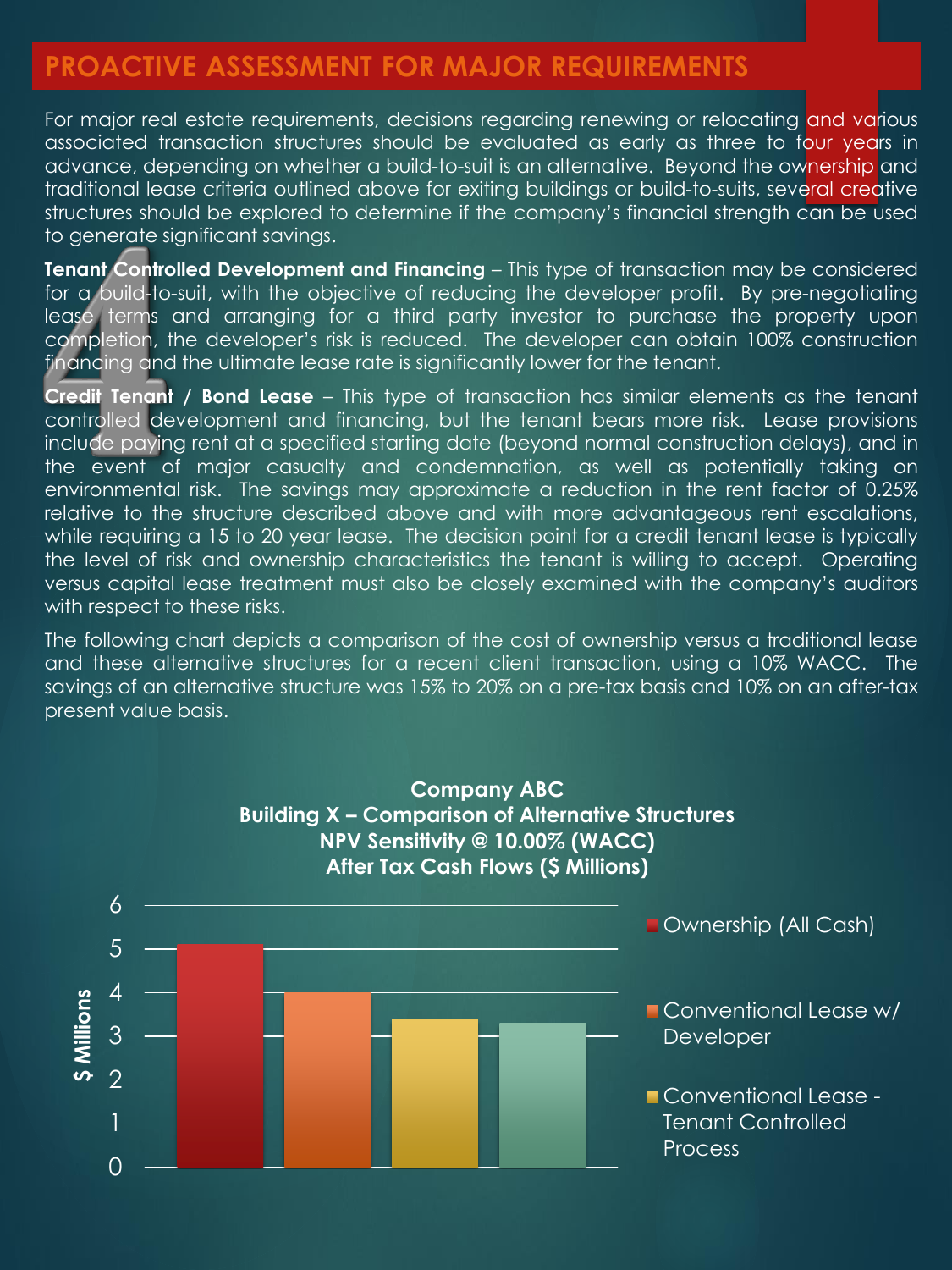**Synthetic Lease** – This off-balance sheet financing vehicle has generally had a negative stigma since Enron, but it is still employed by companies that prefer the positive earnings impact and are not deterred by the extensive footnote disclosures and the fact that analysts and rating agencies may re-characterize these leases as ownership.

Through 2003, several companies renewed such existing leases on headquarters and other core facilities for a short term, pending further direction from management and an evaluation of a changing capital markets environment. Since 2004, an increasing trend has been sale-leasebacks of such facilities, to take advantage of aggressive capitalization rates and unprecedented asset values exceeding the underlying debt payoff and to lock in a favorable long-term operating lease structure with minimal disclosure requirements compared to a synthetic lease.

#### **GROWING POPULARITY OF SALE-LEASEBACK TRANSACTIONS**

We have experienced a well-publicized seller's market for quality commercial and industrial real estate throughout the U.S. from 2004 to 2006, with unprecedented low capitalization rates and high prices realized. Many high profile, Class A, CBD assets in major U.S. cities have traded at capitalization rates in the 5% - 6% range during this period, with prices exceeding historic values. Much of this activity has been driven by low interest rates and increased allocations by institutions towards real estate, along with increased competition for product from private and public REIT's, tenant-in-common (TIC) syndications and foreign investors, such as Australian and European groups.

Many ask when this feverish demand will slow down. The volume of transactions has slowed some, but capitalization rates and prices per square foot remain very aggressive for high quality product. Statistics seem to indicate that the compression in pricing is inevitable, as the spread between capitalization rates and interest rates reached a dramatic low point earlier this year. The following illustration shows a spread in the 4.00% to 5.00% range during 2001 to 2003 for CBD properties nationally, and a steady decline towards 2.00% in 2006. We expect slightly more conservative underwriting during 2007, with the spread increasing to the 2.50% range, while demand remains strong.

> Office – CBD Cap Rates vs. 10 Year Treasury Graph